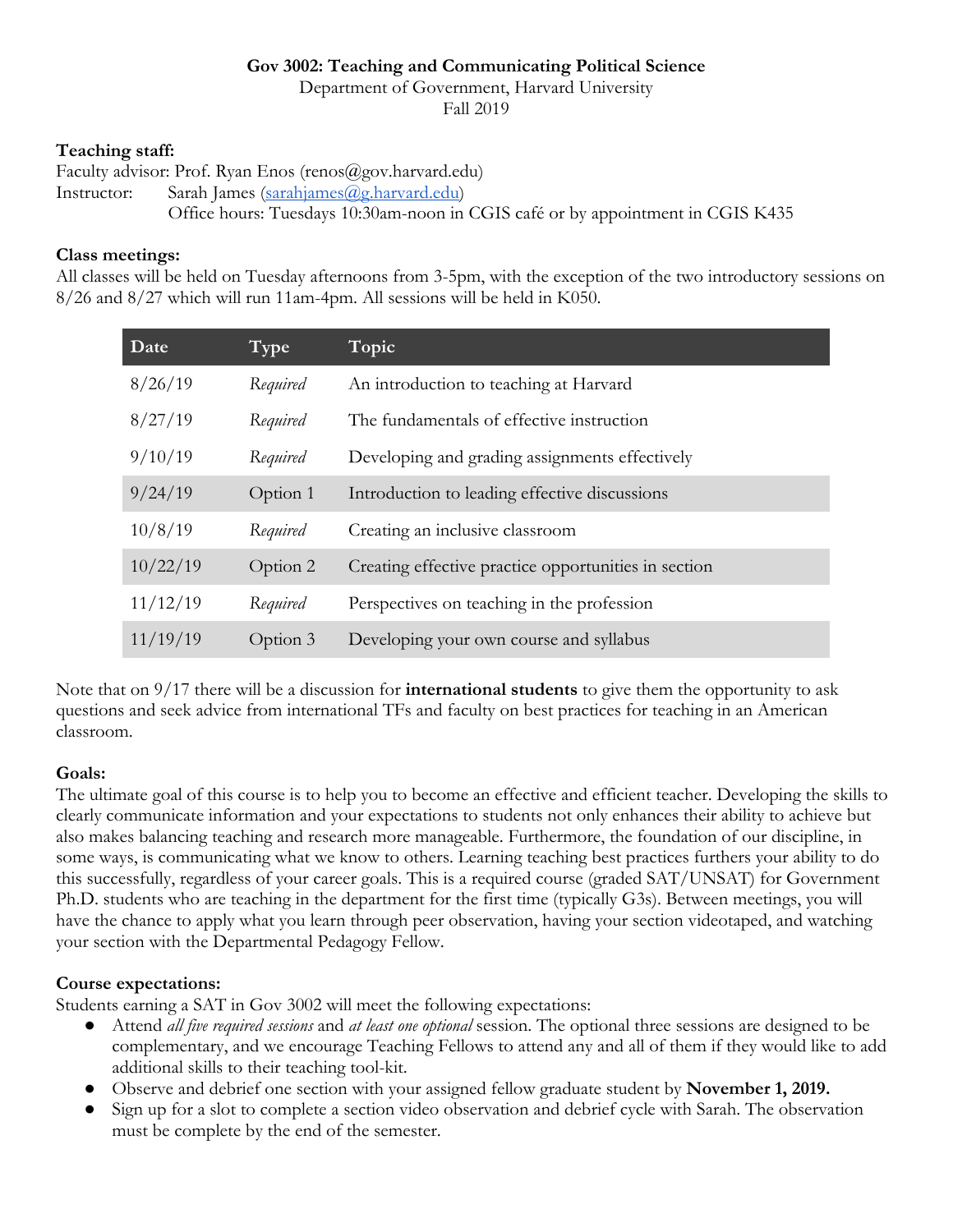#### **Session overview**

# **Monday, August 26, 11-4pm (Required)—An introduction to teaching at Harvard**

In this session, we will explore:

- the basic logistics of running a section at Harvard, particularly in the government department
- best practices from experienced Teaching Fellows into section planning for the semester
- a pre-semester checklist to prepare for section

By the end of this session graduate students will enhance their:

- understanding of their Teaching Fellow Title IX responsibilities
- knowledge of the academic and mental health supports available to students
- sense of the departmental community that can support teaching challenges and celebrates teaching successes

#### *Resources and readings*

- Bok Center for Teaching and Learning
- Coleman, David. (2019). "There's More to College Than Getting into College." *The Atlantic.*
- The Crimson's freshmen profile

### **Tuesday, August 27, 11-4pm (Required)—The fundamentals of good teaching**

In this session, we will explore:

- the benefits of backwards planning section and the semester
- options for developing and communicating session objectives

By the end of this session graduate students will enhance their ability to:

- backwards plan both individual lessons and the semester as a whole
- design scaffolded course assignments

### *Resources and readings*

- ABL Connect: A Harvard-based repository of active-learning activities
- The Bok Center's introduction to learner-centered design
- Bransford, J. D., Brown, A. L., & Cocking, R. R. (2000). *How people learn* (Vol. 11). Washington, DC: National academy press.
- Brown, P. C., Roediger III, H. L., & McDaniel, M. A. (2014). *Make it stick*. Harvard University Press.
- Wiggins, G., Wiggins, G. P., & McTighe, J. (2005). *Understanding by design*. Ascd.

# **Tuesday, September 10 (Required)—Developing and grading assignments effectively**

In this session, we will explore:

- the qualities of a fair and effective assessment (be it homework, quiz, test, essay, or final exam).
- the impact of using a rubrics and criteria for success to grade student writing

By the end of this session graduate students will enhance their ability to:

- incorporate effective assessment design and grading practices into their own section for the semester
- access the resources to support student writing available on GovWrites
- provide efficient and effective feedback on student work

#### *Resources and readings*

- Brookhart, Susan M., Thomas R. Guskey. (2019). "Are Grades Reliable: Lessons from a Century of Research." *ASCD Education Update*. 61(5).
- Sackstein, Starr. (2019). "PSA: When Giving Feedback, Don't Lead with 'I Love' or 'I Like'." *Education Week.*
- The Bok Center on Grading and Designing Student Work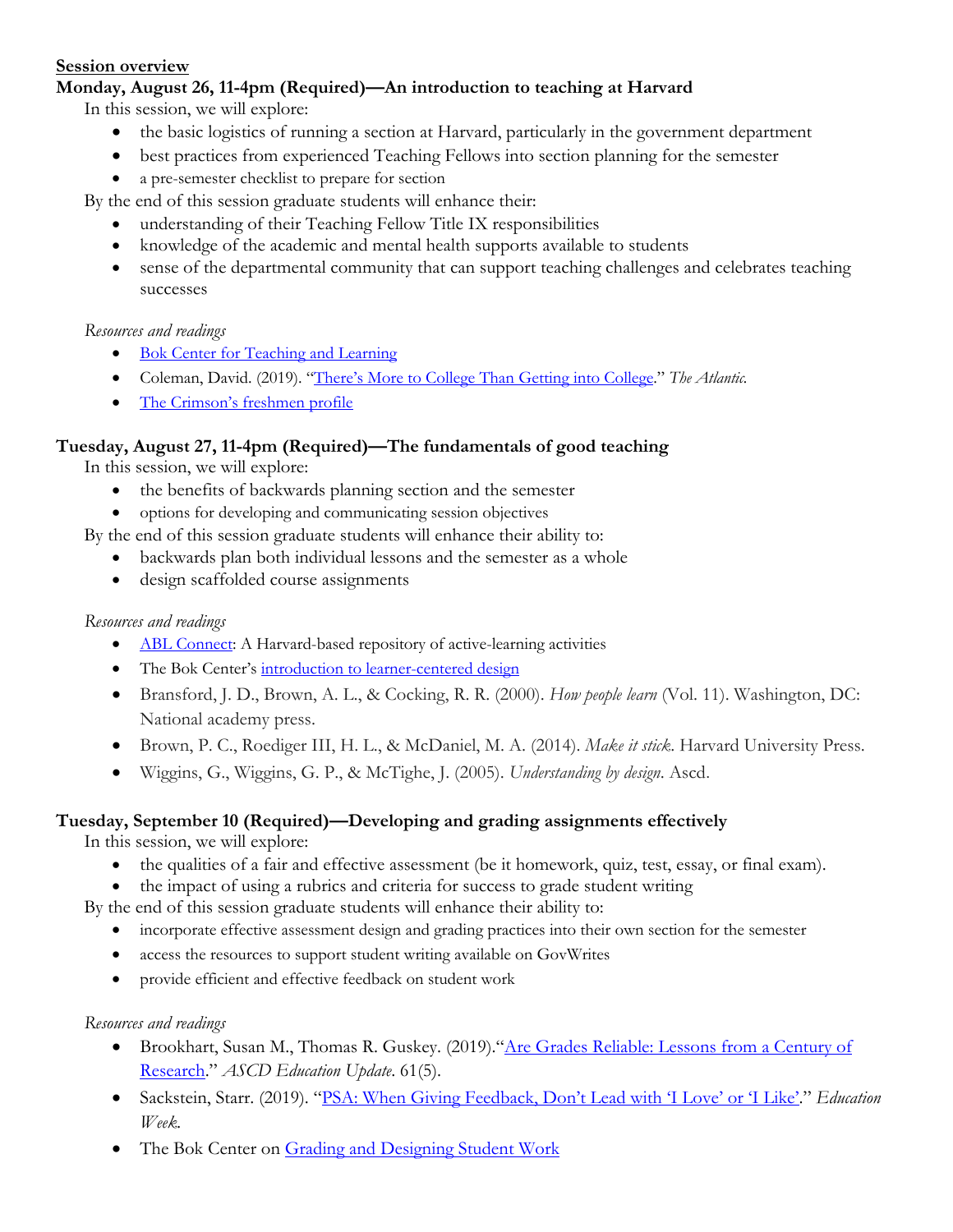#### • *HarvardWrites* and *GovWrites—note this website is in the process of being updated, but there is useful content on here*

# **Tuesday, September 24 (Optional)—Introduction to leading effective discussions**

In this session, we will explore:

- the qualities of an effective classroom discussion based on course readings and concepts
- strategies for managing a scholarly discussion on a charged political topic

By the end of this session graduate students will enhance their ability to:

- implement best practices for increasing student participation in and understanding of a discussion's key takeaways
- assess student learning from a discussion-based section

# *Resources and readings*

- Howard, Jay. "How to Hold a Better Discussion: Advice Guide." *The Chronicle of Higher Education.*
- Reid, Rosie.(2019). "A state Teacher of the Year shares her techniques for increasing the number of students who talk and share their ideas in class." *Edutopia*.
- Reznitskaya, Alina & A.G. Wilkinson. "Teaching Students How to Think and Argue Together." *The Blog of Harvard Education Publishing.*
- Ross, Loretta. (2019). "Speaking Up Without Tearing Down." *Teaching Tolerance.* Issue 61.
- Patel, Vimal. (2017). "Teaching the Art of the Difficult Classroom Conversation." *The Chronicle of Higher Education.*

# **Tuesday, October 8 (Required)—Creating an inclusive classroom**

In this session, we will explore:

- the role that extra-curricular experiences (in the broadest sense of the term) influence students' course experiences
- research-backed strategies for creating an equitable and inclusive classroom

By the end of this session graduate students will enhance their ability to:

- reflect on their own teaching practices, including our strengths and weaknesses regarding creating an inclusive climate
- frame contentious conversations to encourage genuine intellectual debate
- solicit and respond to feedback from students about section

# *Readings and Resources*

- The Bok Center: **Inclusive Teaching**
- Brown, P. C., Roediger III, H. L., & McDaniel, M. A. (2014). *Make it stick*. Harvard University Press.
- Freeman, R. B., & Huang, W. (2014). "Strength in Diversity." *Nature.* 513.
- McMurtie, Beth. (2019) "Knowing How to Study Can Mean the Difference Between Success and Failure for First-Generation Students. Here's How Instructors Can Help." *The Chronicle of Higher Education.*
- Ngounou, G.N. & Gutierrez, N.B. (2019). "The Value of Interracial facilitation of racial equity training." *Phi Delta Kappan.* 100(8) 55-61. (Note, while this is for facilitators of training sessions, many of the principals can apply to leading class discussions on challenging topics).
- Yee, A. (2016). The unwritten rules of engagement: Social class differences in undergraduates' academic strategies. *The Journal of Higher Education*, *87*(6), 831-858.

# **Tuesday, October 22 (Optional)—Creating effective practice opportunities in section**

In this session, we will explore:

• research on the role of practice in learning